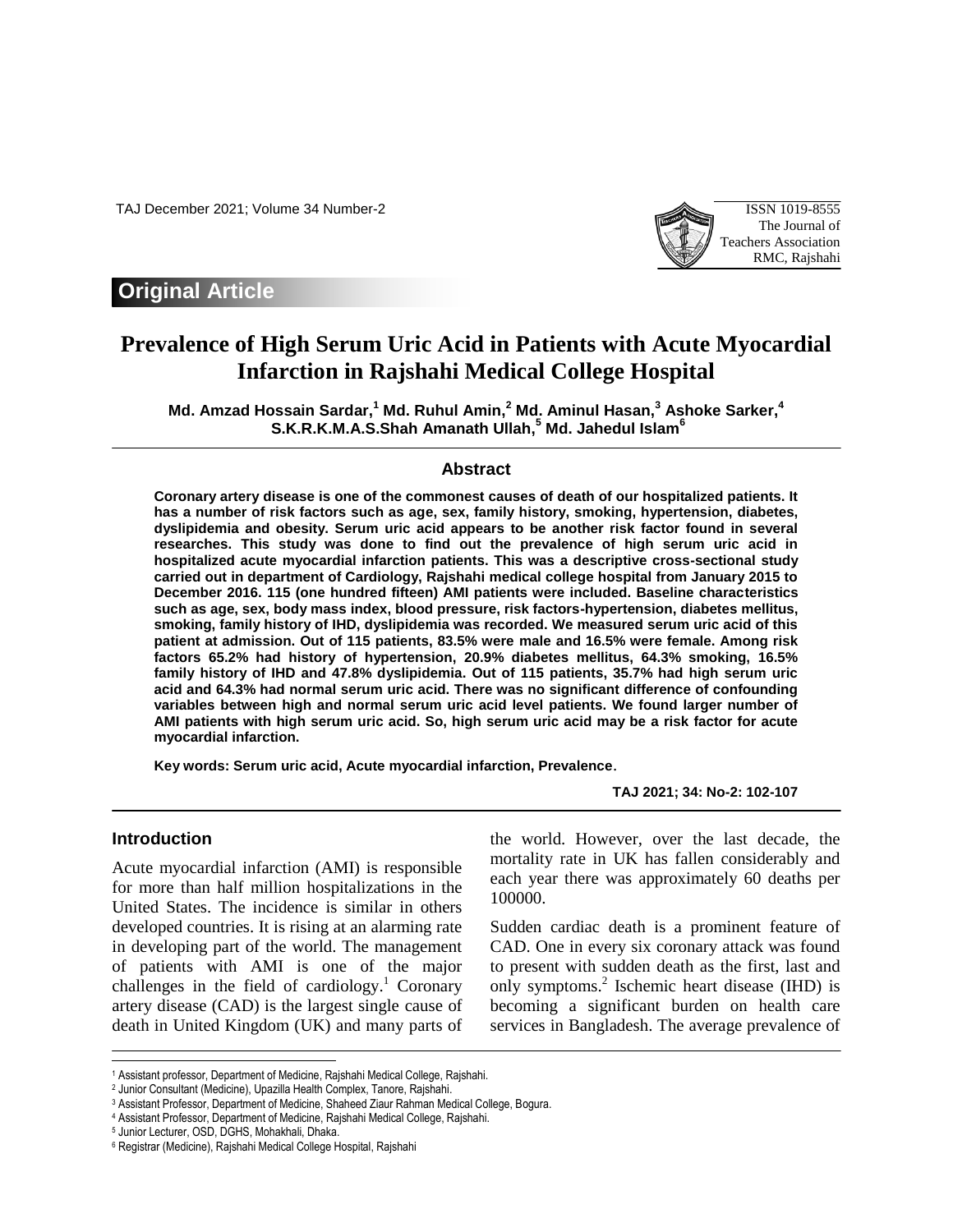IHD from 3 small scale population-based studies in Bangladesh was  $6.56/1000$ .<sup>3</sup> Hospital admission for IHD is increasing rapidly in our country and the number of young patients having MI has been  $increasing$  dramatically.<sup>4</sup> Socioeconomic improvement and changes in lifestyle, increase in tobacco consumption and saturated fat intake, decrease in physical activity, increasing body weight and consequently increasing rate of diabetes mellitus, hypertension and dyslipidemia might have contributed to this increase in our population.<sup>5</sup>

Fang et al<sup>6</sup> and Bos et al<sup>7</sup> respectively proved that elevated serum uric acid is found to be an important risk factor in CVDs. It is also associated with increased death from cardiac causes.<sup>8</sup> Experimental studies have shown that uric acid is linked to endothelial dysfunction, $9$  impaired oxidative metabolism, $10$  platelet adhesiveness<sup>11</sup> and platelet aggregation.<sup>12</sup>

Uric acid is a new risk factor for AMI as like other factors such as DM, HTN, dyslipidemia, obesity, smoking are responsible for cardiovascular diseases. The true prevalence of high serum uric acid among patients with AMI is not known but may be assumed that it is higher than commonly believed. Many studies were conducted abroad, but a few in our country. So, I have preferred this study, if we can identify high serum uric acid in AMI patients, then proper & effective treatment

**Results:** 115 patients were included in this study **Table-1:** Baseline characteristics of study population (n=115)

can reduce morbidity as well as mortality by reducing myocardial infarction related complications.

#### **Materials and Methods**

This was a descriptive cross-sectional study carried out in Cardiology Department, Rajshahi Medical College Hospital, Rajshahi. The duration of study was two years from January 2015 to December 2016. A purposive sampling method was done. Acute myocardial infarction patients admitted in Cardiology ward within the study period and who fulfill the inclusion criteria were enrolled. With the consent of concerned authority the data was collected from the respondents according to questionnaire by face to face interview. All patients were admitted within 8 hours of onset of symptoms, acute MI patients was diagnosed by typical chest pain, ECG change and elevated enzyme level. 115 (one hundred fifteen) acute MI patients were included. Blood pressure was measured in lying position after 5 minutes of rest. Measurement of height and weight was done for the calculation of BMI. Patient's blood sample was collected for measurement of fasting uric acid level and also measurement of blood sugar and fasting lipid profile. Normal serum uric acid level  $\langle 7 \text{ mg/dl} \rangle$  in men and  $\langle 6 \text{ mg/dl} \rangle$  in women. All relevant clinical examination findings and laboratory results were recorded in a case record form.

| <b>Baseline characteristics</b> | Frequency $(\% )$ | $Mean \pm SD(range)$                 |
|---------------------------------|-------------------|--------------------------------------|
| Age                             |                   | $52.83 \pm 10.71$ (32-76 yrs)        |
| <b>Sex</b>                      |                   |                                      |
| Male                            |                   |                                      |
|                                 | 96(83.5%)         |                                      |
| Female                          | 19(16.5%)         |                                      |
| <b>BMI</b>                      |                   | $25.72 \pm 1.99$ kg/m <sup>2</sup> . |
| Systolic BP                     |                   | $126.61 \pm 21.86$ mm of Hg          |
| Diastolic BP                    |                   | $82.07 \pm 13.11$ mm of Hg           |
| <b>RBS</b>                      |                   | $7.62 + 2.32$ mmol/L                 |
| Serum uric acid                 |                   | $6.23 \pm 1.84$ mg/dl                |
|                                 |                   |                                      |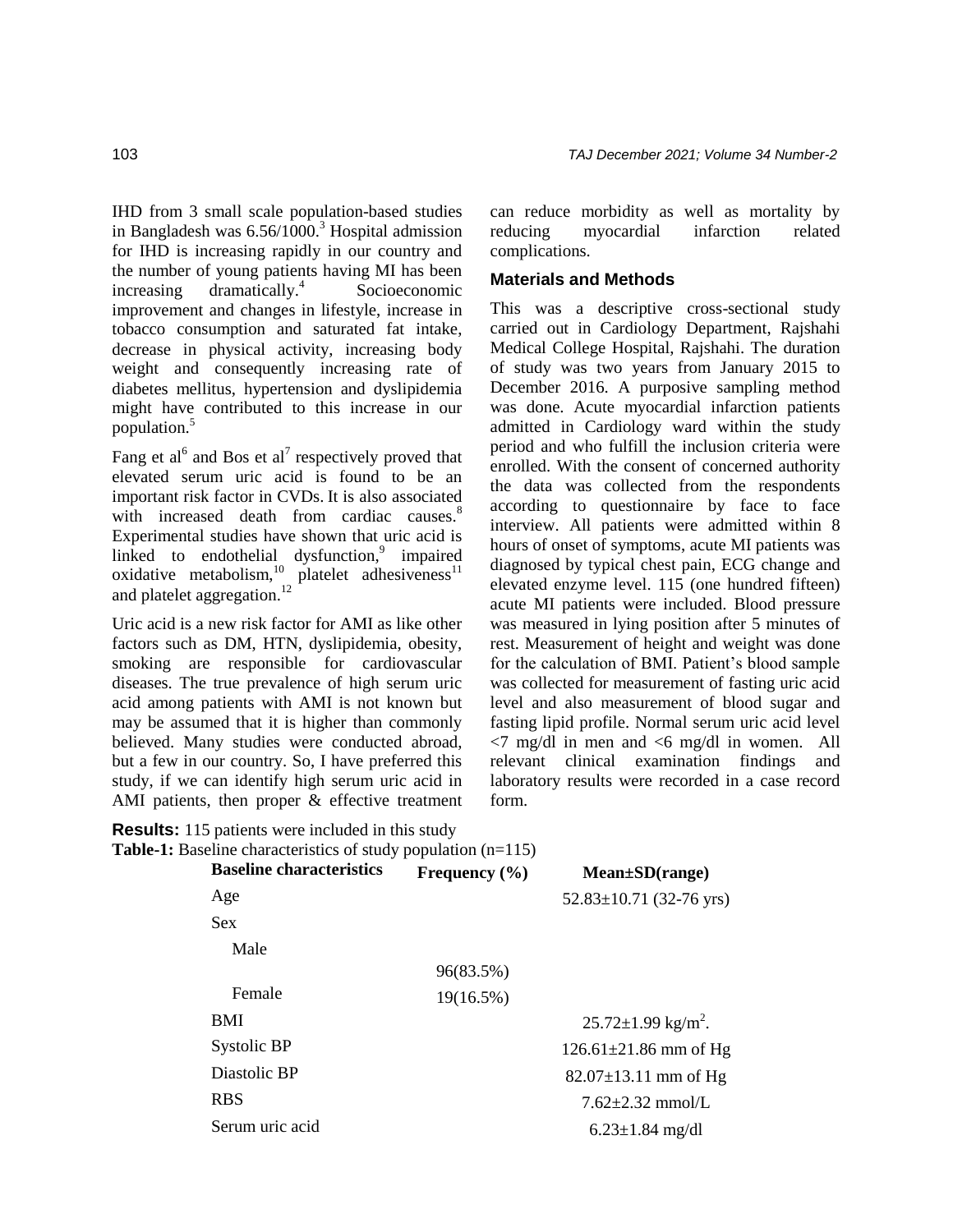Mean age of patients was 52.83±10.71 years. Male patients were predominant 96 (83.5%) and female were 19 (16.5%). Mean BMI of patients was  $25.72 \pm 1.99$  kg/m<sup>2</sup>. Mean systolic BP was  $126.61 \pm 21.86$  mm of Hg and diastolic BP was  $82.07 \pm 13.11$  mm of Hg. Mean serum uric acid was  $6.23 \pm 1.84$  mg/dl.

**Table-2:** Distribution of patients by risk factors

| <b>Risk factors</b>   | No. of patients | % of patients |
|-----------------------|-----------------|---------------|
| Hypertension          | 75              | 65.2%         |
| DM                    | 24              | 20.9%         |
| Smoking               | 74              | 64.3%         |
| Family history of IHD | 19              | 16.5%         |
| Dyslipidaemia         | 55              | 47.8%         |

Among risk factors 65.2% had history of HTN, 20.9% DM, 64.3% smoking, 16.5% family history of IHD and 47.8% dyslipidaemia.

**Table-3:** Distribution of patients by serum uric acid level

| Serum uric acid level | No. of patients | % of patients |
|-----------------------|-----------------|---------------|
| High                  | 41              | 35.7%         |
| Normal                | 74              | 64.3%         |

The frequency of patients with high serum uric acid level was 41 (35.7%) and normal serum uric acid level was 74 (64.3%).

**Table-4:** Comparison of confounding variables between high and normal serum uric acid level patients

|                          | <b>AMI</b> patients                                |                                                  |         |
|--------------------------|----------------------------------------------------|--------------------------------------------------|---------|
| Confounding<br>variables | <b>Normal serum</b><br>uric acid level<br>$(n=74)$ | <b>High serum</b><br>uric acid level<br>$(n=41)$ | p value |
| Mean age (years)         | $52.19 \pm 10.05$                                  | $54.00 \pm 11.85$                                | 0.388   |
| Hypertension             | 47 (63.5%)                                         | 28(68.3)                                         | 0.606   |
| DM                       | $15(20.3\%)$                                       | $9(22.0\%)$                                      | 0.832   |
| Smoking                  | 48 (64.9%)                                         | 26 (63.4%)                                       | 0.876   |
| Dyslipidaemia            | 37 (50.0%)                                         | 18 (43.9%)                                       | 0.531   |
| Family history of IHD    | 11 (14.9%)                                         | 8 (19.5%)                                        | 0.520   |
| Mean BMI $(kg/m2)$       | $25.58 \pm 1.93$                                   | $25.97 \pm 2.10$                                 | 0.315   |

There was no statistically significant difference observed in respect of mean age ( $df=113$ ,  $t=.867$ , p=0.388), hypertension (df=1,  $\chi^2$ =0.266, p=0.606), diabetes mellitus (df=1,  $\chi^2$ =0.045, p=0.832), smoking (df=1,  $\chi^2$ =0.024, p=0.876), dyslipidaemia (df=1,  $\chi^2$ =0.393, p=0.531), family history of IHD (df=1,  $\chi^2$ =0.413, p=0.520) and mean BMI (df=113, t=-1.010, p=0.315) between high and normal serum uric acid level patients.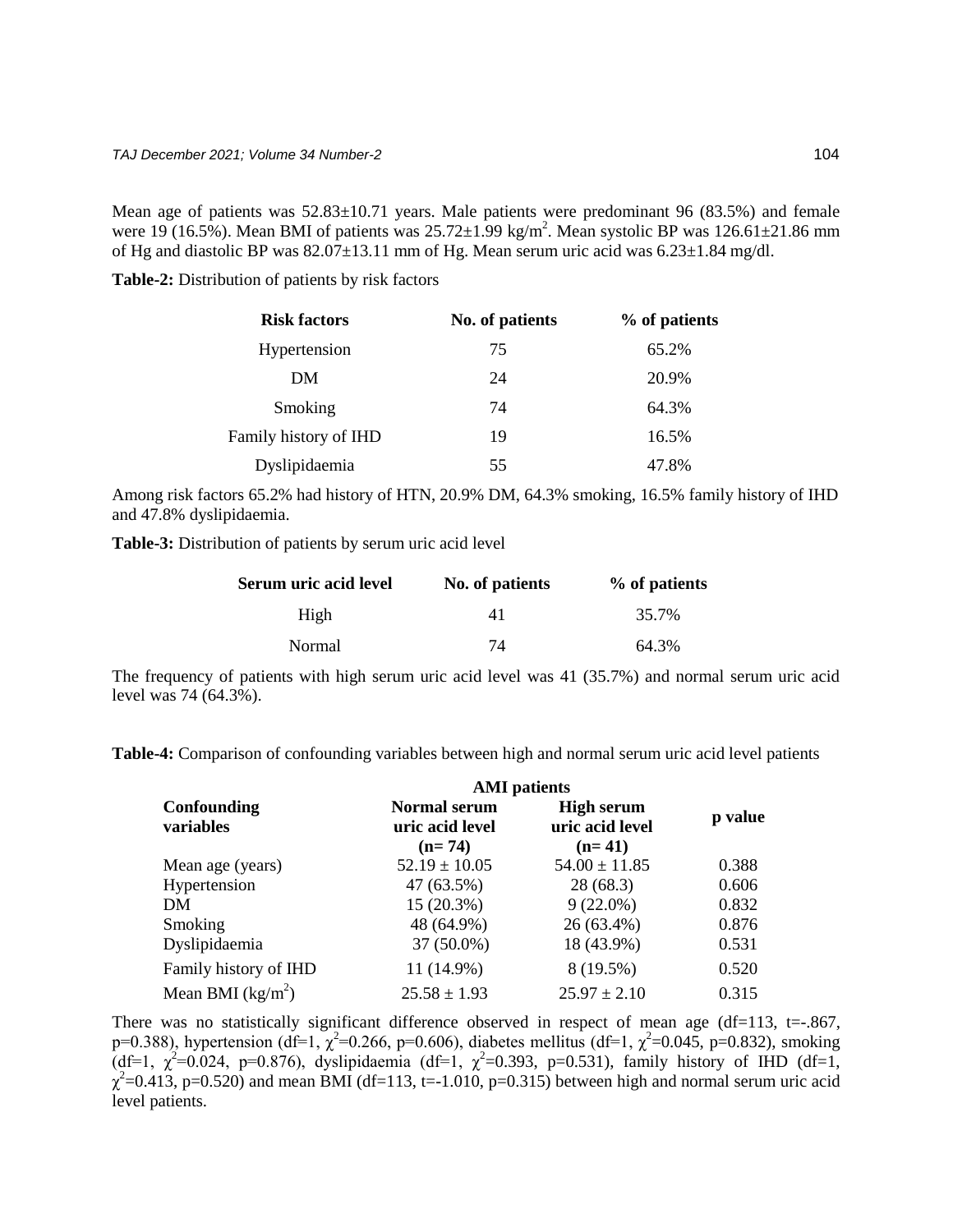**Discussion:** The study population was between 32-76 years. Only 11 (9.6%) patients were below 40 years. Mean age of patients was 52.83±10.71 years. Similar mean age was found by Dharma et al.<sup>13</sup> Higher mean age was observed by Omidvar et  $al<sup>14</sup>$  and Timoteo et al.<sup>15</sup> It was found that acute myocardial infarction incidence was higher after the age of 40. Khandakar et  $al^{16}$  reported that most of the AMI takes place after 40 years of age in Bangladesh.

It was found that the study population was mainly male 96 (83.5%) and female were only 19 (16.5%). Goodarzynejed et  $al^{17}$  found an association between hyperuricaemia and CAD and a trend for more coronary artery disease in men with hyperuricaemia. Male predominance was also found by Madsen et al<sup>18</sup> and Bickel et al.<sup>19</sup> Female predominance observed by Coutinho et  $al^{20}$  which was 60%.

In our study mean serum uric acid was 6.23±1.84 mg/dl. It was almost nearer to mean serum uric acid found by Dharma et  $al<sup>13</sup>$  and Jularattanaporn et al<sup>21</sup> which were  $6.28 \pm 1.68$  and  $6.5 \pm 2.2$  mg/dl respectively. Omidvar et  $al^{14}$  and Timoteo et  $al^{15}$ found mean serum uric acid were 5.74±1.91 and 5.70±1.81 mg/dl.

Our study revealed several risk factors such as hypertension, diabetes mellitus, smoking, dyslipidaemia and family history of IHD. They were 65.2%, 20.9%, 64.3%, 47.8% and 16.5% respectively. Dharma et  $al^{13}$  found same risk factors such as hypertension, diabetes mellitus, smoking, dyslipidaemia and family history of IHD which were 53%, 21%, 52%, 69% and 24%. Omidver et al $^{14}$  also found some risk factors like hypertension, diabetes mellitus, smoking and dyslipidaemia which were 37%, 29.3%, 46.2% and 33.2% respectively. The frequency of high serum uric acid among AMI patients in our study was 35.7%. Almost similar frequency of high serum uric acid among ACS patients was observed by Timoteo et al<sup>15</sup> which was  $30.20\%$ . The frequency of high serum uric acid in our study was lower than the prevalence observed by Jularattanaporn et  $al^{21}$  which was 42.9%. Jularattanaporn et  $al^{21}$ enrolled only 49 Thai patients with acute coronary

syndrome  $(ACS)$ . Sarma et  $al<sup>22</sup>$  found hyperuricaemia (>6mg/dl) in 68.5% of CAD. Lower prevalence of hyperuricaemia was observed by Basar et al<sup>23</sup> and Dharma et al.<sup>13</sup>

Confounding variables like mean age was not significant between high and normal serum uric acid level patients. Similar finding was found by Dharma et al. $^{13}$  Significant difference was observed by Bickel et  $al^{19}$  and Omidver et al.<sup>14</sup>

Confounding variables such as hypertension, diabetes mellitus, smoking, dyslipidaemia and family history of IHD were not significant between high and normal serum uric acid level patients. Similar findings observed by Dharma et  $a^{13}$  and Abdullah et al.<sup>24</sup> Lim et al.<sup>25</sup> found no significant relationship between hypertension and smoking with patients of CAD having high uric acid. Bae et al<sup>26</sup> showed no significant relationship between hypertension, diabetes mellitus, dyslipidaemia with patients of high serum uric acid having CAD.

There was no significant difference of mean BMI between high and normal serum uric acid level patients. Omidvar et al<sup>14</sup> and Abdullah et al<sup>24</sup> found similar finding. Significant association between mean BMI and high uric acid observed by Bickel et al<sup>19</sup> and Timoteo et al.<sup>15</sup> There was no significant difference of confounding variables between high and normal serum uric acid level patients. The frequency of hyperuricaemia in our study was 35.7% which is high compared to other studies and mean serum uric acid was also high. So, hyperuricaemia may be more frequently associated with acute MI.

### **Conclusion**

In our study a larger number of AMI patients with high serum uric acid level were found. This study suggests that high serum uric acid may be a risk factor for acute myocardial infarction. It was found that high serum uric acid in AMI patients is associated with increased risk of complications such as acute LVF, arrhythmia, conduction block, cardiogenic shock etc. A large population based longitudinal study will be needed to establish hyperuricaemia as a risk factor for AMI and its complications.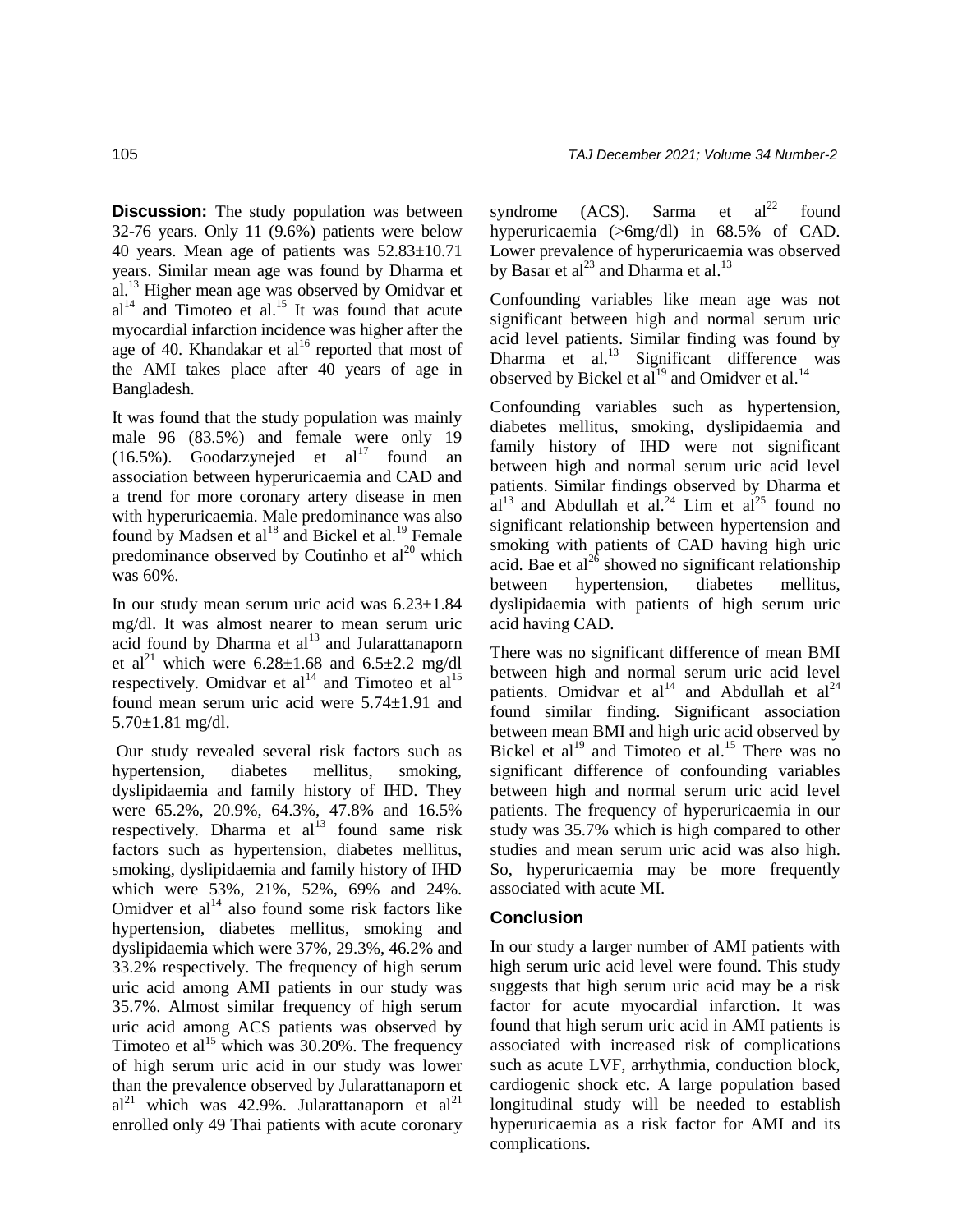#### **References**

- 1. Kotseua K, Wood DA. Epidemiology and prevention of cardiovascular disease. Medicographia 2003; 25(2): 105.
- 2. Camm AJ, Bunce NH. Ischemic Heart Disease, In: Kumar P & Clark M, Clinical Medicine;  $6<sup>th</sup>$  ed. Elsevier, Saunders, London: 2006; 798-816.
- 3. Hussain A. Cardiovascular disease in the rural community in Bangladesh. Proceeding of the Bangladesh-Japan Joint Conference on Cardiac Diseases, January 31-February 1, Bangladesh: 1984; 168–171.
- 4. Islam MN, Ali MA, Ali M. Spectrum of cardiovascular diseases: the current scenario in Bangladesh. Bangladesh Heart J 1981; 19(1): 1–7.
- 5. Bangladesh Cardiac Society. ACS: Guideline for management 2004; (vol 5).
- 6. Fang J, Alderman MH. Serum uric acid and cardiovascular mortality the NHANES I epidemiologic follow-up study, 1971-1992. National Health and Nutrition Examination Survey. J Am Med Assoc 2000; 283: 2404–2410.
- 7. Bos MJ, Koudstaal PJ, Hofman A, Witteman JC, Breteler MM. Uric acid is a risk factor for myocardial infarction and stroke: the Rotterdam Study. Stroke 2006; 37: 1503–1507.
- 8. Wong KY, MacWalter RS, Fraser HW, Crombie I, Ogston SA, Struthers AD. Urate predicts subsequent cardiac death in stroke survivors. Eur Heart J 2002; 23: 788–793.
- 9. Doehner W, Schoene N, Rauchhaus M, Leyva-leon F, Pavitt D, Reaveley D, Schuler G, Coats AS, Anker S, Hambrecht R. Effects of xanthine oxidase inhibition with allopurinol on endothelial function and peripheral blood flow in hyperuricemic patients with chronic heart failure: results from 2 placebocontrolled studies. Circulation 2002; 105: 2619– 2624.
- 10. Leyva F, Anker S, Swan JW, Godsland IF, Wingrove CS, Chua TP, Stevenson JC, Coats AJ. Serum uric acid as an index of impaired oxidative metabolism in chronic heart failure. Eur Heart J 1997; 18: 858– 865.
- 11. Mustard JF, Murphy EA, Ogryzlo MA, Smythe HA. Blood coagulation and platelet economy in subjects with primary gout. Can Med Assoc J 1996; 89: 1207–1211.
- 12. Newland H. Hyperuricemia in coronary, cerebral and peripheral arterial disease: an explanation. Med Hypotheses 1975; 1: 152–155.
- 13. Dharma S, Siswanto BB, Soerianata S , Wardeh AJ, Jukema JW. Serum uric acid as an independent predictor of cardiovascular events in patients with acute ST-elevation myocardial infarction. J Clinic Experiment Cardiol S 1975; 5: 148-156.
- 14. Omidvar B, Ayatollahi F, Alasti M. The prognostic role of serum uric acid level in patients with acute ST elevation myocardial infarction. J Saudi Heart Assoc 2012; 24: 73–78.
- 15. Timóteo AT, Lousinha A, Labandeiro J, Miranda F, Papoila AL, Oliveira JA, Ferreira ML and Ferreira RC. Serum uric acid: a forgotten prognostic marker in acute coronary syndromes? European Heart Journal:.Acute Cardiovascular Care 2012; 2(1): 44– 52.
- 16. Khandaker RK, Hossain D, Hossain M. Retrospective analysis of acute myocardial infarction. A 4 years study of 2690 patients. Bangladesh Heart J 1987; 1: 14-17.
- 17. Goodarzynejad H, Anvari MS, Boroumand MA, Karimi A. Hyperuricaemia and the presence and severity of coronary artery disease. Lab medicine 2010; 41: 40-45.
- 18. Madsen TE, Muhlestein JB, Carlquist JF, Horne BD, Bair TL, Jackson JD, Lappe JM, Pearson RR, Anderson JL. Serum uric acid independently predicts mortality in patients with significant angiographically defined coronary disease. Am J Nephrol 2005; 25: 45-49.
- 19. Bickel C, Rupprecht HJ, Blankenberg S, Rippin G, Hafner G, Daunhauer A, Hofmann KP, Meyer J. Serum uric acid as an independent predictor of mortality in parients with angiographically proven coronary artery disease. Am J Cardiol 2002; 89: 12- 17.
- 20. Coutinho TA, Turner ST, Peyser PA, Bielak LF, Sheedy PF, Kullo IJ. Association of serum uric acid with markers of inflammation, metabolic syndrome and subclinical atheroclerosis. Am J Hypertens 2007; 20: 83-89.
- 21. Jularattanaporn V, Krittayaphong R, Boonyasirinant T, Udol K, Udompunurak S. Prevalence of hyperuricaemia in thai patients with acute coronary syndrome. Thai Heart J 2008; 21: 86-92.
- 22. Sarma PK, Bari MS, Kabir MS, Ahmed AF, Alam MM. Risk of coronary heart disease with raised serum uric acid. Dinajpur Med Col J 2008; 1: 18-20.